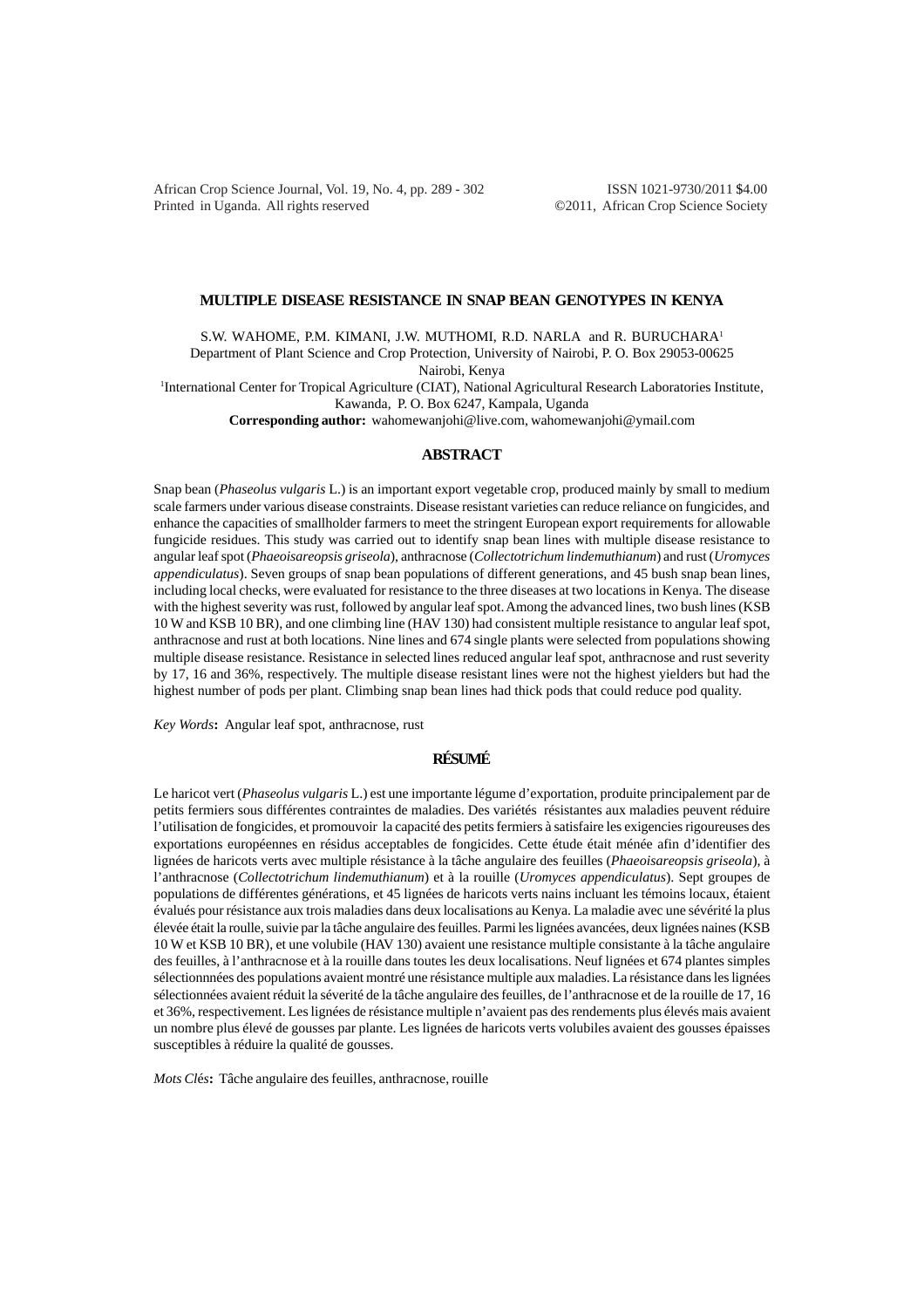### **INTRODUCTION**

Snap bean (*Phaseolus vulgaris* L.) is an important export vegetable crop in Africa. More than 90% of the crop produced in Eastern Africa is exported to regional and international markets. Production is mainly by small to medium scale farmers and the enterprise creates on-farm employment opportunities for the rural community. More than one million people benefit from the snap bean sub-sector in Kenya (CIAT, 2006). However, access to the European Union markets is becoming increasingly difficult as a result of strict safety and quality standards (Monda *et al.,* 2003).

Snap bean farmers face several constraints, which include pests, diseases and stringent quality requirements (Monda *et al.,* 2003). Rust (*Uromyces appendiculatus*), angular leaf spot (*Phaeoisareopsis griseola*) and anthracnose (*Collectotrichum lindemuthianum*) are the most important and widely distributed diseases of snap beans in eastern Africa. Angular leaf spot causes severe and premature defoliation resulting in shriveled pods, shrunken seeds and yield losses of up to 80% (Stenglein *et al*., 2003). Bean rust is endemic and severe in eastern and southern Africa and causes yield and quality reductions ranging from 18 to 100% in humid and tropical areas (Kimani, 2002; Monda *et al.,* 2003). Bean anthracnose is transmitted from one season to another through infected seed and when infection occurs early in growth cycle of susceptible cultivars, yield loss can be up to 100% (Fernandez *et al.,* 2000).

Smallholder snap bean farmers mainly rely on fungicides and insecticides to reduce production and post-harvest losses associated with diseases (Wasonga *et al.,* 2010). However, the use of chemicals makes the produce less marketable due to the maximum chemical residue level requirements set by the European markets (Kimani, 2002). Continued use of chemicals also leads to emergence of disease resistant pathogen races, increased production costs and negative effect on the environment and human health (Burkett-Cadena *et al.,* 2008). Cultural practices such as crop rotation, intercropping, elimination of plant debris, adjustment of planting dates, use of compost, and blending heterogeneous

cultivars can reduce diseases severity (Deeksha *et al.,* 2009). However, the use of host plant resistance is by far the most economic and environmentally sustainable method for controlling bean diseases. Therefore, the development of cultivars with improved resistance to biotic and a biotic stresses has been the goal in bean breeding (Milkas *et al.,* 2002; Sharma *et al.,* 2007). This entails development of snap bean varieties with multiple resistances to rust, anthracnose and angular leaf spot diseases. The objective of this study was to select snap bean populations and advanced snap bean lines for multiple disease resistance to rust, angular leaf spot and anthracnose, pod quality and yield.

# **MATERIALS AND METHODS**

**Experimental site.** Field experiments were conducted at the Kenya Agricultural Research Institute in Thika (KARI-Thika) and on farmer's field in Mwea in Kenya. KARI-Thika is located in co-ordinates  $0^{\circ}59'$  South and  $37^{\circ}04'$  East at an elevation of 1548 m above sea level. It experiences bimodal pattern of rainfall with an annual mean of 1000 mm. Long rains occur between March and May while short rains occur between October and December with a mean of 142 mm and 116 mm, respectively. The mean annual maximum and minimum temperatures are 25.1 and 13.7  $\mathrm{^0C}$ , respectively (Ndegwa *et al.,* 2009). Mwea is located at 37°20' East and at an elevation of about 1159 m above sea level. It experiences bimodal rainfall with an annual mean of 1037 mm with long rains occurring between March and May while short rains are between October and December with a mean of 71 mm to 50 mm, respectively. The mean annual maximum and minimum temperatures are 27.8 °C and 15.6 °C respectively (Ndungu *et al.,* 2004).

**Plant materials and experimental design.** Climbing and bush snap beans lines and advanced segregating populations developed from BelDakMi, L227, Beltigrade RR2, Awash 1, G2333, BelMiNeb and Roba-1 and nine susceptible commercial varieties (Amy, Paulista, Morelli, Morgan, Julia, Foskelly, Teresa, Vernandon, Kutuless and Alexandria) were evaluated for resistance to angular leaf spot,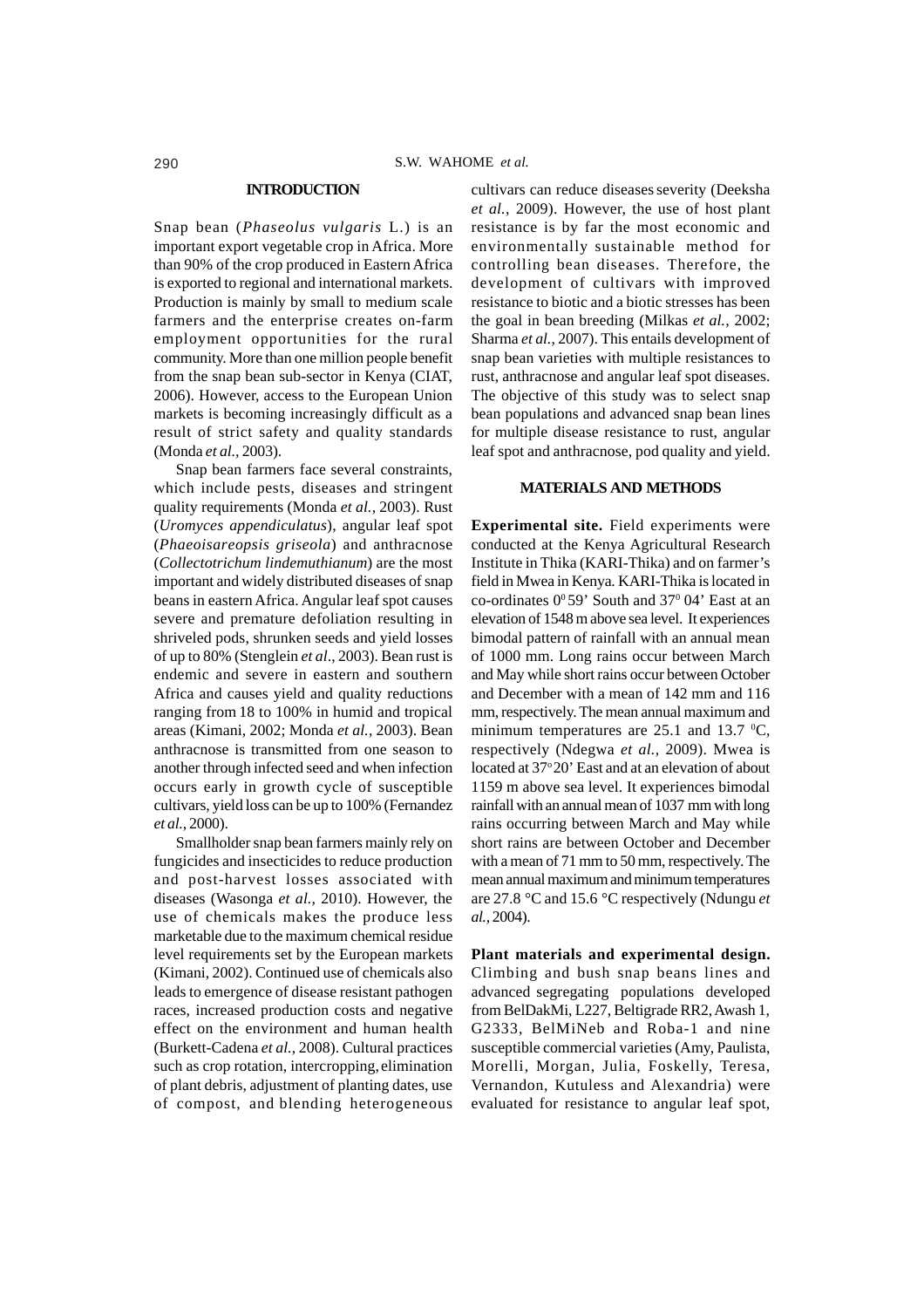anthracnose and rust. The  $F_1$  derived from the crosses were advanced to  $F_4$ ,  $F_5$  and  $F_6$ generations by the bulk population method and the three generations were subjected to evaluation. The experiment was laid out in a randomised complete block design with a split plot arrangement. The experiment was replicated three times at each site and for two seasons.

Fungicide application was the main plots, while the snap bean genotypes were the subplots. The sprayed plots were treated every 10 to 15 days with Thiovit® 80 WG (sulfur) and Ortiva® (azoxystrobin) at the recommended rate of 1 ml  $L^{-1}$  of water. The snap bean populations and advanced lines were sown in two-row plots per replication. Each row was 3 m long and 50 cm apart. The distance between plants was 15 cm leading to a total of 42 plants for each genotype per plot. A 2- m long string or sticks was used to support the climbing genotypes. The first hand weeding was done two weeks after emergence and the second one just before flowering. Insect pests were controlled by alternate application of Dimethoate® (Deltamethrin) and Karate® (Lambda cyhalothrin) at the rate of  $1.5$ ml L<sup>-1</sup> every week.

# **Pathogen isolation and plant inoculation.**

*Colletotrichum lindemuthianum* and *Phaeoisariopsis griseola* were cultured on potato dextrose agar and V8 juice agar, respectively. The inocula were harvested in sterile distilled water and spore concentration adjusted to 2 x  $10^6$  spores ml<sup>-1</sup>. *Uromyces appendiculatus* was multiplied and maintained in the field on susceptible snap bean

varieties Teresa, Samantha, Amy, Paulista and Julia. Inoculation was by spraying the spore suspension on the leaves of 15-day old plants using a household atomiser.

**Disease severity assessment.** Disease assessment was initiated 15 days after inoculation and was based on a 1-9 severity scale according to Van Schoonhoven and Pastor-Corrales (1987) (Table 1). Five plants were randomly sampled per plot for each genotype and assessed for angular leaf spot, rust and anthracnose severity by scoring three trifoliate leaves sampled at bottom, middle and top of each plant. Disease scores were recorded every two weeks until maturity. Mean disease scores were calculated for each plant and used to determine the level of reaction to the pathogen.

**Yield and yield components.** Thirty plants per plot were randomly selected and mature pods were harvested and graded into three standard categories defined by width of the pod as extra fine (6 mm), fine (6-8 mm) and bobby ( $>8$  mm) and length of the pods above 10 cm (HCDA, 2009). Harvesting for both bush and climbing snap beans was done three times per week at two day interval for 4 to five weeks. The fresh weight of each grade was determined at each harvest and the cumulative yield for the six weeks calculated at the end of the harvest period. For each pod grade, the number of pods per plant, pod length and pod width was also determined. Pod length and width was determined using a special ruler manufactured by Royal Sluis with holes of

TABLE 1. General scale used to evaluate the reaction of bean germplasmto fungal and bacterial pathogens

| Rating  | Category            | <b>Description</b>                                                            | <b>Comments</b>                                                                      |
|---------|---------------------|-------------------------------------------------------------------------------|--------------------------------------------------------------------------------------|
| $1 - 3$ | Resistant           | No visible symptom or light symptoms                                          | Germplasm useful as a parent or<br>commercial variety                                |
| $4 - 6$ | <b>Intermediate</b> | Visible and conspicuous symptoms<br>resulting only in limited economic damage | Germplasm can be used as<br>commercial variety or source of<br>resistance to disease |
| $7 - 9$ | Susceptible         | Severe to very severe symptoms<br>causing useful yield losses or plant death  | Germplasm in most cases not<br>useful as parent or commercial variety                |

Source: Van Schoonhoven and Pastor-Corrales, 1987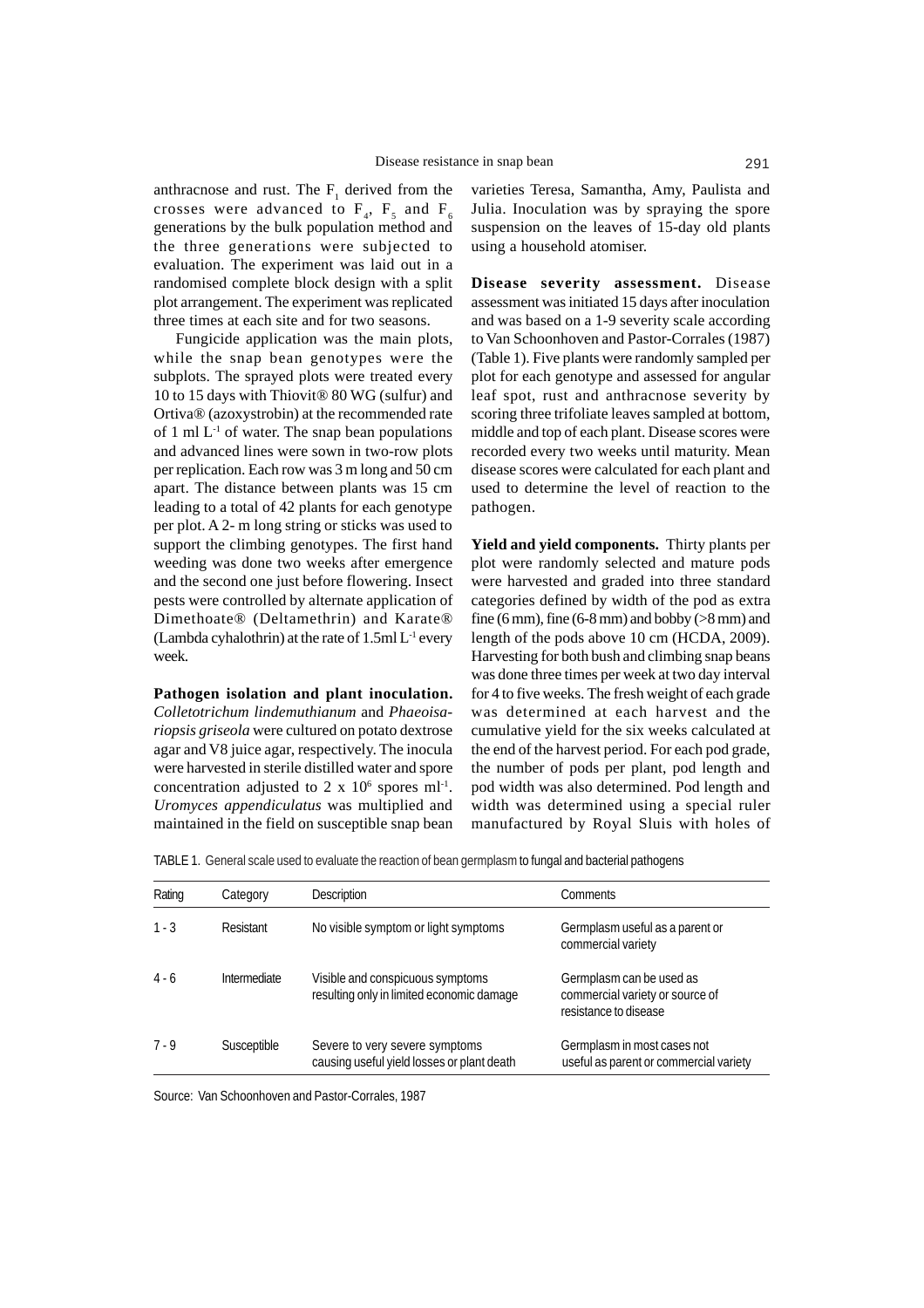diameter 6, 8 and 12 mm for extra fine, fine and bobby pods, respectively.

**Data analysis.** Quantitative data collected from the experiment were subjected to combined analysis of variance (ANOVA) using the PROC ANOVA procedure of GenStat (Lawes Agricultural Trust Rothamsted Experimental Station 2006, Version 9). Genotypes and fungicide treatments were treated as fixed effects. Location was considered to be a random effect. Differences among the genotypic means, and between fungicide treatments were compared using the Fisher' s protected LSD test at 5% probability level.

# **RESULTS**

There were significant (P<0.05) differences among the  $F_4$ ,  $F_6$ , and backcross populations, and among HAB lines, SB lines and climbing snap lines in angular leaf spot, rust and anthracnose severity (Tables 2 - 4). However,  $F_{4,5}$  families had significant difference in angular leaf spot and rust severity only (Table 3). Bean rust had the highest mean severity scores, followed by angular leaf spot for most of the populations. In contrast, angular leaf spot was the most severe among the HAB lines followed by rust. Spraying with fungicides significantly reduced the severity of all the three diseases (Table 4) and the interaction between genotype and spraying was also significant.

The snap bean varieties and segregating populations showed differences in reaction to anthracnose, angular leaf spot and rust. Lines showing high resistance to anthracnose were segregating populations like SB-08-3-5, SB-08-5- 2 and SB-08-5-7. Varieties Morgan, Paulista, Star 2053, Teresa and Menakelly; and populations SB-08-3-19, SB-08-148-3, SB-08-69-7 and SB-08-302 showed intermediate resistance to anthracnose (Table 5). Variety Julia and most segregating populations, bush and climbing lines, showed high resistance to angular leaf spot while most of the parent lines had intermediate resistance (Table 6). Variety Star 2053 was the only parental line with high levels of resistance to rust but many segregating populations, advanced bush and climbing lines showed high levels of resistance to rust. Variety Julia was the most susceptible

with a score of up to 7.8. None of the parental lines had multiple resistance to all the three diseases but several segregating populations such as SB-08-3-3, SB-08-3-1, SB-08-3-1, SB-08- 3-20, SB-08-302, SB-08-307 showed combined resistance to anthracnose, angular leaf spot and rust (Tables 7 and 8). A few advanced lines such as HAB 501, SB 10 BR and SB 10 W showed multiple disease resistance.

There were significant differences among the genotypes selected for multiple disease resistance in the number of pods per plant, pod yield, pod length and pod width (Table 9). Spraying significantly increased the number of pods per plant and pod yield. The interaction of genotype and fungicide application had a significant effect on the number of pods per plant and pod yield. Among the advanced lines, SB 10 W and SB 10 BR had the highest number of pods per plant while HAV 131 and SB 10 W had the highest pod yield. Pod length varied from 9.4 cm to 11.9 cm among the parental lines. Pod length varied from 9.7 cm to 11.4 cm among the advanced lines and segregating populations. Among the parental lines, Samantha had the longest pods while HAV 130 had the longest pods among the selected lines. Climbing lines had the highest pod width compared to the bush lines and parental varieties (Table 9).

#### **DISCUSSION**

Appearance of significant differences for the diseases severity among the populations shows that variability for resistance existed among the genotypes for rust and angular leaf spot and anthracnose. This indicates a possibility of obtaining genotypes with genes for resistance from their donor parents and confirms presence genes for resistance in the donor parents used in this study as reported by Markell *et al.,* (2009) and Pastor-Corrales *et al.,* (2010). Based on the mean disease severity scores, 674 single plants with multiple disease resistance were selected from the populations and families. However, susceptible plants would appear in the next generation from some of the selected single plants indicating that some were still segregating.

Advanced lines HAB 501, SB 10 W and SB 10 BR and climbing lines HAV130, HAV131, HAV132,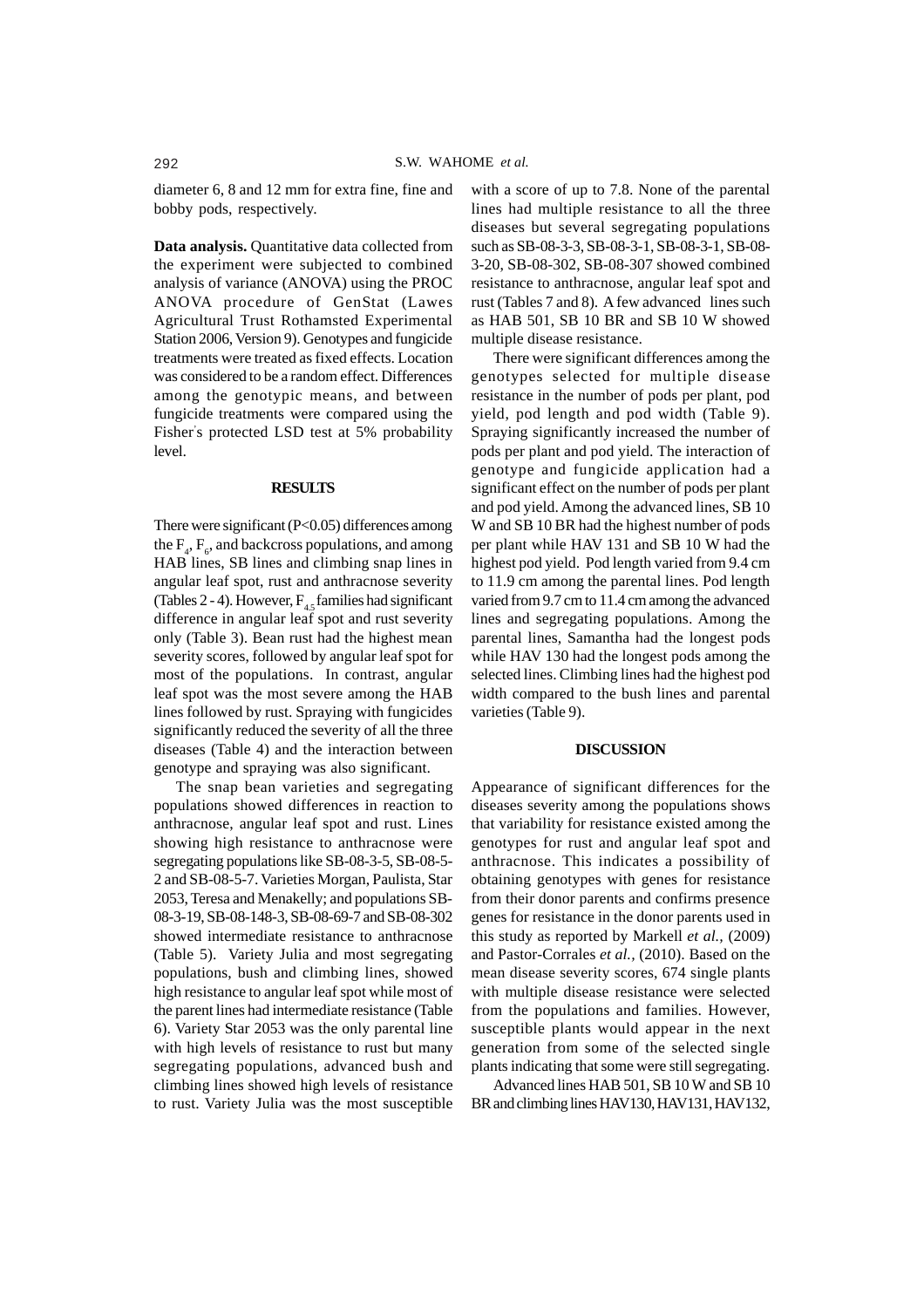Disease resistance in snap bean 293

| Genotypes                              | Sprayed    |             |      |            |             |         |
|----------------------------------------|------------|-------------|------|------------|-------------|---------|
|                                        | <b>ALS</b> | Anthracnose | Rust | <b>ALS</b> | Anthracnose | Rust    |
| SB-08-3-12                             | 3.2        | 1.3         | 2.0  | 4.6        | 3.0         | 3.2     |
| SB-08-3-19                             | 2.4        | 2.2         | 2.5  | 4.6        | 4.0         | 4.3     |
| SB-08-3-5                              | 2.4        | 1.5         | 3.5  | 4.3        | 3.2         | 5.0     |
| SB-08-3-10                             | 3.5        | 1.7         | 2.9  | 4.6        | 3.3         | 5.5     |
| SB-08-3-9                              | 2.7        | 1.5         | 3.9  | 4.0        | 3.2         | 5.4     |
| SB-08-3-3                              | 3.1        | 1.5         | 2.4  | 3.7        | 2.3         | 2.9     |
| SB-08-3-7                              | 3.9        | 1.5         | 2.8  | 4.4        | 2.0         | 3.6     |
| SB-08-3-1                              | 2.3        | 1.3         | 1.5  | 3.7        | 3.0         | 2.6     |
| SB-08-3-14                             | 3.8        | 1.7         | 4.4  | 4.9        | 2.7         | 6.5     |
| SB-08-3-15                             | 3.6        | 1.7         | 3.2  | 5.1        | 3.3         | 5.6     |
| SB-08-3-8                              | 3.2        | 1.5         | 1.8  | 3.8        | 2.7         | 4.1     |
| SB-08-3-6                              | 3.7        | 1.7         | 3.1  | 4.4        | 3.3         | 4.1     |
| SB-08-3-20                             | 2.0        | 1.5         | 3.3  | 3.5        | 2.5         | 3.9     |
| SB-08-3-4                              | 2.8        | 1.8         | 4.6  | 4.3        | 2.3         | 6.0     |
| SB-08-3-21                             | 2.8        | 1.3         | 4.2  | 4.8        | 3.2         | $4.8\,$ |
| SB-08-3-13                             | 2.8        | 1.5         | 2.9  | 4.3        | 3.3         | $4.8\,$ |
| SB-08-3-17                             | 1.6        | 1.3         | 2.5  | 5.0        | 3.3         | 4.3     |
| SB-08-3-16                             | 4.3        | 1.7         | 3.9  | 5.1        | 2.7         | 5.8     |
| SB-08-3-22                             | 3.1        | 1.3         | 2.6  | 4.2        | 2.7         | 4.2     |
| SB-08-3-11                             | 2.8        | 1.8         | 3.1  | 3.9        | 3.8         | 5.8     |
| SB-08-3-2                              | 3.8        | 1.7         | 2.8  | 4.7        | 3.2         | 5.0     |
| SB-08-3-18                             | 3.7        | 1.8         | 3.8  | 5.1        | 3.8         | 5.8     |
| Checks                                 |            |             |      |            |             |         |
| Amy                                    | 3.6        | 2.3         | 4.7  | 5.3        | 2.8         | 6.1     |
| Julia                                  | 2.0        | 1.7         | 5.6  | 3.8        | 3.7         | 7.8     |
| Menakelly                              | 3.5        | 1.5         | 2.1  | 4.3        | 3.2         | 4.3     |
| Morelli                                | 2.8        | 1.8         | 2.6  | 4.7        | 2.7         | 4.1     |
| Morgan                                 | 3.8        | 1.5         | 3.1  | 4.3        | 3.7         | 5.5     |
| Paulista                               | 1.3        | 1.3         | 3.4  | 4.4        | 2.8         | 5.4     |
| Samantha                               | 2.4        | 1.7         | 3.3  | 5.0        | 3.8         | 6.4     |
| <b>Star 2053</b>                       | 2.6        | 1.2         | 1.8  | 4.6        | 4.5         | 2.8     |
| Teresa                                 | 4.3        | 2.2         | 1.8  | 4.3        | 4.0         | 4.6     |
| Vernadon                               | 3.7        | 1.5         | 4.8  | 4.2        | 2.5         | 5.5     |
| Mean                                   | 3.0        | 1.6         | 3.1  | 4.4        | 3.1         | 4.9     |
| $LSD_{0.05}$ Genotype (G)              | 0.7        | <b>NS</b>   | 0.7  | 0.7        | <b>NS</b>   | 0.7     |
| LSD $_{0.05}$ Spraying (S)             | 0.2        | 0.2         | 0.2  | 0.2        | 0.2         | 0.2     |
| LSD $_{0.05}^{\circ\circ}$ GXS<br>CV % | 1.0        | 1.2         | 1.1  | 1.0        | 1.2         | 1.1     |
|                                        | 3.7        | 4.6         | 1.2  | 3.7        | 4.6         | 1.2     |

TABLE 2. Mean disease severity scores on  $\mathsf{F}_4$  snap bean bulks grown with and without fungicide application

NS = Not significant at 0.05 probability levels; ALS = Angular leaf spot

HAV133 HAV134 and HAV135 showed multiple resistance to rust, angular leaf spot and anthracnose. These nine lines reduced angular leaf spot, anthracnose and rust severity by 17, 16 and 36%, respectively, compared to the commercial bush varieties. Such genotypes that possess multiple trait resistance are useful since farmers are exposed to various diseases that contribute to yield loss (Pascal *et al.,* 2010). The results indicate the advanced lines possess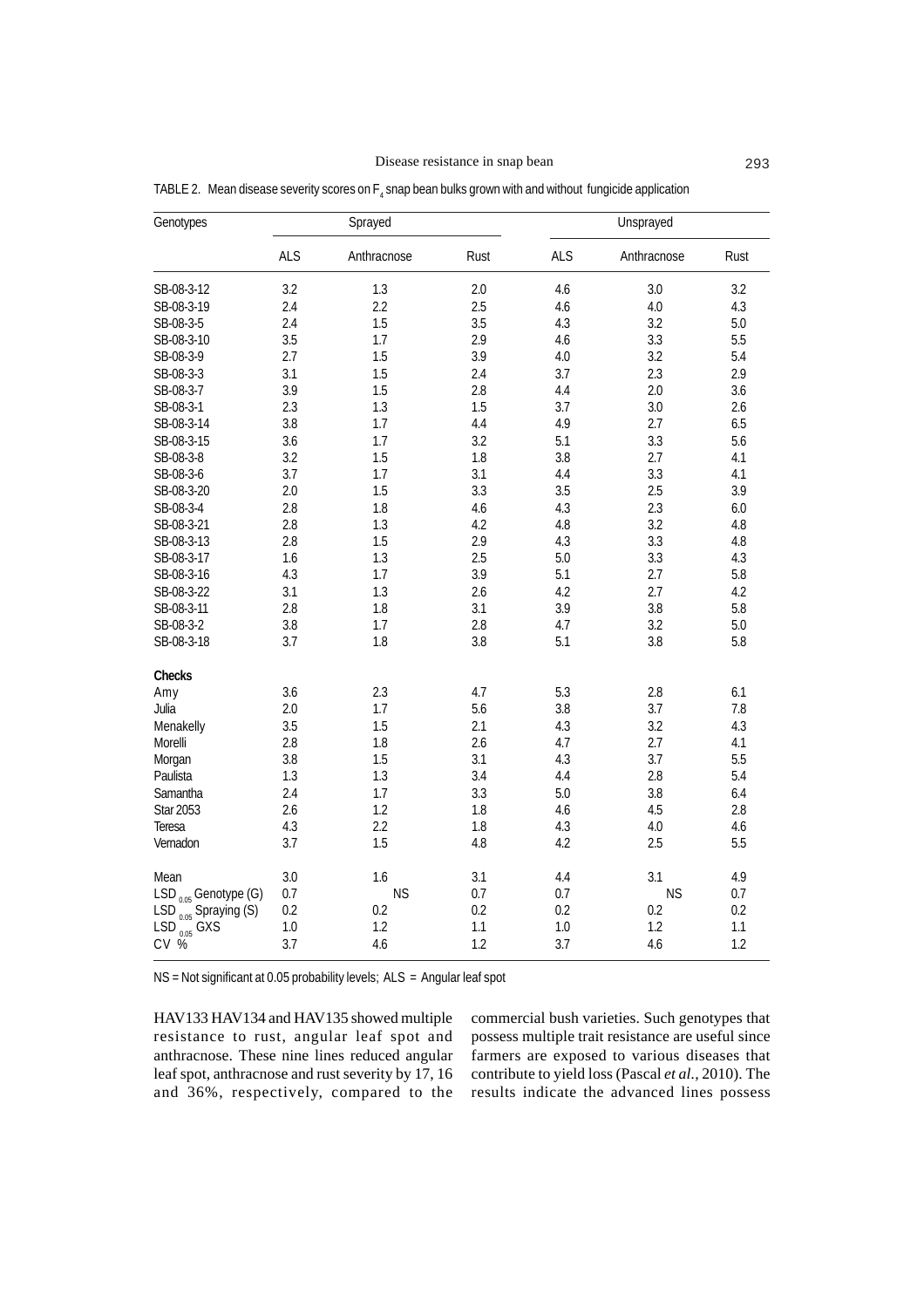294 S.W. WAHOME *et al.*

| Genotypes                | Sprayed    |             |            |            | Unsprayed   |      |
|--------------------------|------------|-------------|------------|------------|-------------|------|
|                          | <b>ALS</b> | Anthracnose | Rust       | <b>ALS</b> | Anthracnose | Rust |
| SB-08-147-1              | 2.3        | 2.0         | 4.1        | 2.9        | 3.2         | 5.2  |
| SB-08-147-2              | 3.3        | 2.5         | 4.8        | 4.0        | 3.2         | 5.9  |
| SB-08-147-3              | 2.6        | 2.0         | 2.5        | 3.8        | 2.8         | 4.9  |
| SB-08-147-4              | 3.6        | 2.2         | 3.5        | 3.5        | 3.3         | 4.3  |
| SB-08-152-1              | 2.4        | 1.8         | 2.3        | 2.5        | 2.7         | 3.5  |
| SB-08-152-2              | 1.7        | 1.7         | 2.9        | 3.0        | 2.5         | 3.7  |
| SB-08-152-3              | 1.9        | 1.8         | 1.9        | 2.8        | 2.5         | 3.3  |
| SB-08-152-4              | 1.6        | 1.3         | 2.1        | 1.5        | 2.0         | 2.8  |
| SB-08-150-1              | 2.3        | 2.0         | 2.0        | 3.7        | 3.0         | 3.5  |
| SB-08-150-2              | 2.3        | 2.3         | 1.7        | 3.2        | 3.0         | 2.3  |
| SB-08-67-2               | 2.2        | 1.3         | 2.1        | 4.0        | 3.0         | 2.9  |
| SB-08-69-4               | 2.8        | 2.5         | 1.9        | 4.2        | 3.5         | 2.8  |
| SB-08-69-7               | 2.8        | 2.8         | 1.0        | 3.9        | 4.0         | 1.8  |
| SB-08-143-1              | 3.4        | 2.3         | 2.2        | 4.6        | 3.3         | 3.1  |
| SB-08-143-2              | 1.8        | 1.8         | 2.5        | 3.2        | 2.5         |      |
|                          | 2.8        |             |            | 3.2        |             | 4.6  |
| SB-08-143-3              | 2.2        | 1.8<br>1.3  | 2.1<br>1.5 | 4.4        | 2.7         | 3.8  |
| SB-08-66-1               |            |             |            |            | 1.7         | 2.8  |
| SB-08-66-2<br>SB-08-66-3 | 3.4        | 1.7<br>1.7  | 1.4        | 4.3<br>3.9 | 2.2<br>2.7  | 2.6  |
|                          | 3.6        |             | 3.3        |            |             | 2.7  |
| SB-08-66-4               | 3.3        | 1.8         | 3.4        | 4.5        | 2.7         | 3.7  |
| SB-08-66-5               | 3.1        | 1.7         | 4.7        | 3.3        | 2.0         | 4.0  |
| SB-08-148-1              | 2.1        | 2.3         | 1.8        | 3.0        | 3.0         | 2.8  |
| SB-08-148-2              | 1.9        | 2.7         | 1.3        | 2.8        | 4.7         | 2.0  |
| SB-08-148-3              | 1.6        | 2.5         | 1.8        | 2.8        | 3.7         | 2.8  |
| SB-08-148-4              | 1.4        | 2.2         | 1.8        | 2.3        | 3.5         | 3.6  |
| SB-08-148-5              | 1.6        | 2.2         | 2.3        | 3.2        | 3.0         | 2.6  |
| SB-08-146-1              | 2.3        | 2.2         | 1.3        | 3.1        | 3.2         | 3.1  |
| SB-08-145-1              | 2.6        | 2.2         | 4.2        | 2.9        | 3.2         | 5.3  |
| SB-08-145-2              | 2.8        | 2.2         | 3.0        | 4.3        | 3.3         | 4.2  |
| SB-08-151-1              | 1.6        | 1.5         | 2.8        | 3.6        | 2.3         | 3.3  |
| SB-08-151-2              | 2.3        | 1.3         | 3.4        | 2.8        | 1.8         | 4.7  |
| SB-08-151-3              | 2.2        | 1.8         | 2.8        | 2.3        | 2.7         | 4.6  |
| SB-08-67-2               | 2.7        | 2.3         | 1.8        | 3.3        | 3.3         | 3.3  |
| SB-08-154-1              | 1.3        | 1.8         | 1.8        | 2.0        | 2.8         | 3.6  |
| SB-08-154-2              | 1.3        | 2.0         | 2.6        | 3.0        | 2.5         | 3.9  |
| SB-08-154-4              | 1.8        | 1.7         | 2.4        | 3.2        | 2.5         | 3.3  |
| SB-08-154-5              | 2.0        | 2.0         | 1.7        | 3.3        | 2.7         | 3.3  |
| SB-08-155-2              | 1.9        | 1.7         | 3.8        | 3.4        | 2.5         | 4.3  |
| Checks                   |            |             |            |            |             |      |
| Amy                      | 3.6        | 2.3         | 4.7        | 5.3        | $2.8\,$     | 6.1  |
| Julia                    | 2.0        | 1.7         | 5.6        | 3.8        | 3.7         | 7.8  |
| Menakelly                | 3.5        | 1.5         | 2.1        | 4.3        | 3.2         | 4.3  |
| Morelli                  | 2.8        | 1.8         | 2.6        | 4.7        | 2.7         | 4.1  |
| Morgan                   | 3.8        | 1.5         | 3.1        | 4.3        | 3.7         | 5.5  |
| Paulista                 | 1.3        | 1.3         | 3.4        | 4.4        | 2.8         | 5.4  |
| Samantha                 | 2.4        | 1.7         | 3.3        | 5.0        | 3.8         | 6.4  |
| Star 2053                | 2.6        | 1.2         | 1.8        | 4.6        | 4.5         | 2.8  |

TABLE 3. Mean disease severity scores on  $F_{4.5}$  snap bean families grown with and without fungicide application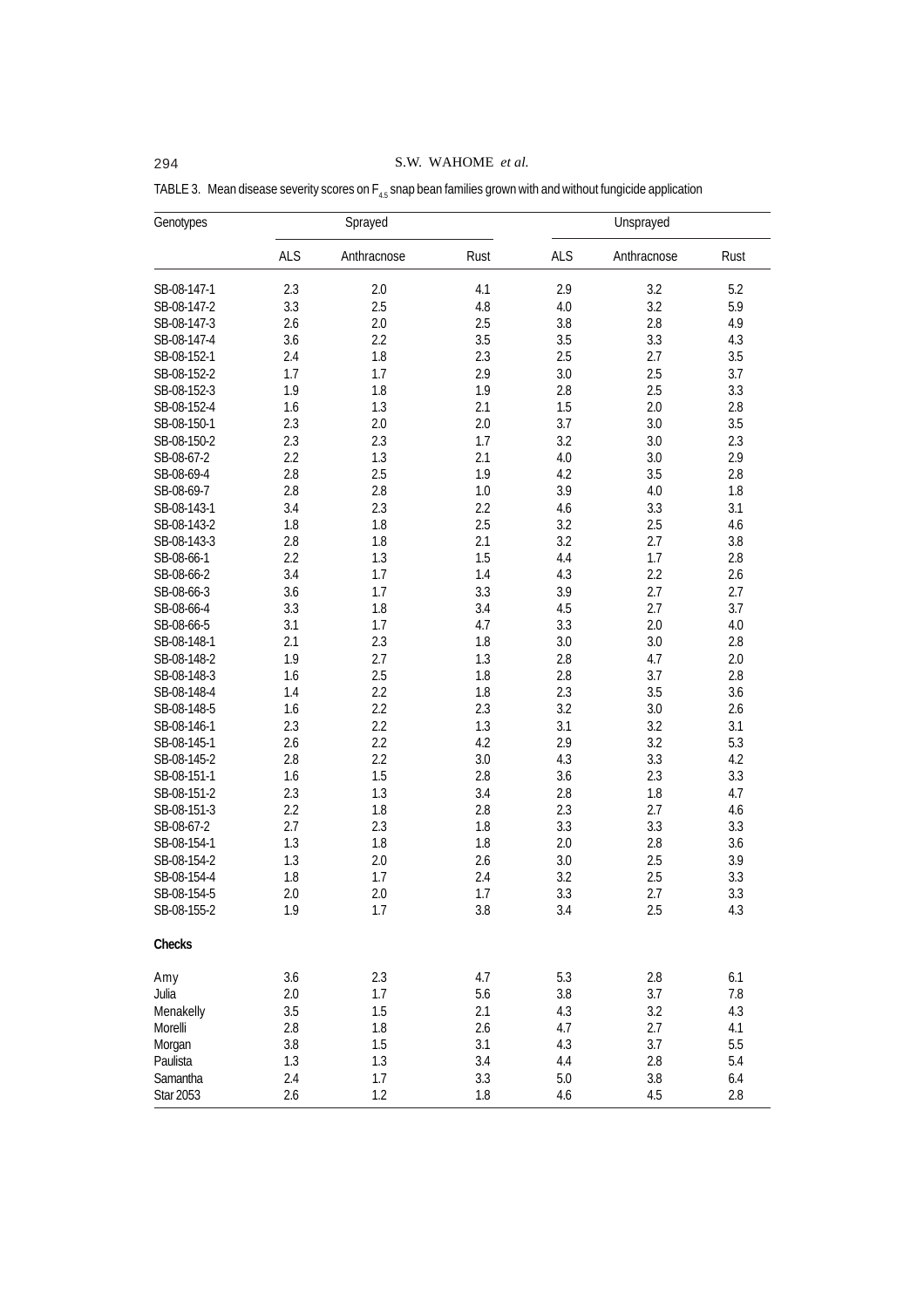| Genotypes                  |            | Sprayed     |      | Unsprayed  |             |      |
|----------------------------|------------|-------------|------|------------|-------------|------|
|                            | <b>ALS</b> | Anthracnose | Rust | <b>ALS</b> | Anthracnose | Rust |
| Teresa                     | 4.3        | 2.2         | 1.8  | 4.3        | 4.0         | 4.6  |
| Vernadon                   | 3.7        | 1.5         | 4.8  | 4.2        | 2.5         | 5.5  |
| Mean                       | 2.5        | 1.9         | 2.7  | 3.5        | 3.0         | 3.9  |
| $LSD_{0.05}$ Genotype (G)  | 7.0        | 1.0         | 0.7  | 7.0        | 1.0         | 0.7  |
| LSD $_{0.05}$ Spraying (S) | 2.0        | 0.2         | 0.1  | 2.0        | 0.2         | 0.1  |
| $LSD$ <sub>0.05</sub> GXS  | 1.0        | <b>NS</b>   | 1.0  | 1.0        | <b>NS</b>   | 1.0  |
| CV <sub>%</sub>            | 3.6        | 13.2        | 4.8  | 3.6        | 13.2        | 4.8  |

TABLE 3. Contd.

NS=Not significant at 0.05 probability levels; ASL = Angular leaf spot

multiple disease resistance genes that could be useful in breeding programmes as has been reported by Fininsa and Tefera (2006) who found resistance to anthracnose, angular leaf spot and common bacterial blight. However, the parental varieties used as checks in the current study did not exhibit multiple resistance to the three diseases but Teresa showed intermediate resistance to rust and had highest total pod yield. This confirms the *ur*-5 genes for resistance to rust in Teresa as reported by Pastor-Corrales, (2006) and this gene is somehow effective in Mwea and Thika.

Rust followed by angular leaf spot had the highest disease severity which could be explained by the high virulence and variability in the bean rust pathogen. Over 300 races or pathotypes of rust are recognised indicating the broad variability of the rust fungus (Araya *et al*. 2004). Under favourable environment found at the study sites, the pathogen is capable of rapidily overcoming newly deployed resistance. The high pathogenic variability of the rust fungus has been reported to make most of snap bean cultivars grown in Eastern and Southern Africa to be susceptible by Hillocks *et al*. (2006) and Monda *et al.,* (2003). Therefore, development of snap bean varieties with several genes of resistance to rust is therefore important in order to control the disease. While other genotypes were highly susceptible to rust, HAB lines were more susceptible to angular leaf spot (Table 6). This suggests presence of rust resistance genes in these genotypes, but lacked genes for resistance

to angular leaf spot. Resistance to Andean and Mesoamerican races of angular leaf spot has also been reported by Mahuku *et al.,* (2003). Resistance to angular leaf spot is reported to be controlled by a single dominant gene (Fereira *et al*., 2000; Kimani *et al*., 2002) while Mahuku et al. (2009) reported that the resistance is controlled by three dominant genes *Phg G5686A* , *Phg G5686B* and *Phg G5686C.*

The results revealed that application of fungicide is an effective way of controlling the diseases, saving about half of the yield loss due to diseases. However, fungicides are expensive and are not environmentally friendly (Fontem *et al.,* 2007). Therefore an integrated approach of growing resistant varieties with minimal use of fungicide would reduce yield loss caused by the diseases and also relieve farmers the high cost of applying fungicide. The genotypes experienced less rainfall and higher temperatures at both locations and this influenced the development of diseases. For example, Anthracnose is favoured by high temperatures of 26  $°C$ , relative humidity of 85% and combined with frequent heavy rainfall (Mohammed and Somsiri, 2007).

Lines SB 10 W and SB 10 BR had high number of pods per plant and this could be attributed to the fact that the two lines are resistant to anthracnose, angular leaf spot and rust while Amy had the least number of pods per plant since it was highly susceptible the three diseases (Table 9). Pod length of the commercial varieties was slightly shorter than the optimum size. This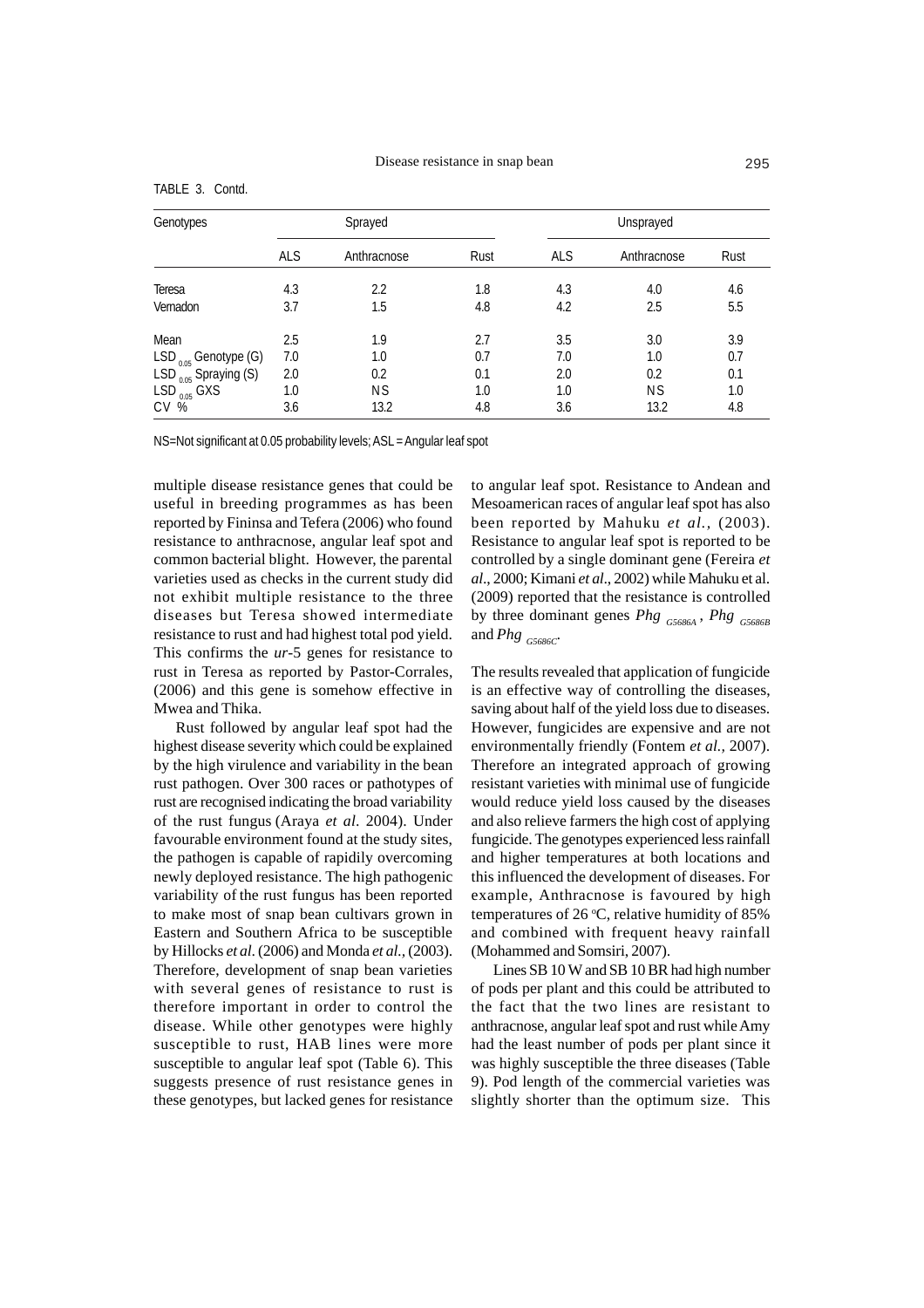# 296 S.W. WAHOME *et al.*

| Genotypes                 |            | Sprayed     |      | Unsprayed  |             |      |
|---------------------------|------------|-------------|------|------------|-------------|------|
|                           | <b>ALS</b> | Anthracnose | Rust | <b>ALS</b> | Anthracnose | Rust |
| SB-08-5-15                | 3.6        | 2.2         | 1.7  | 4.6        | 2.7         | 2.8  |
| SB-08-5-7                 | 2.3        | 1.8         | 1.3  | 3.3        | 2.7         | 1.6  |
| SB-08-5-20                | 2.5        | 1.0         | 3.8  | 2.6        | 1.3         | 5.9  |
| SB-08-5-1                 | 1.3        | 2.7         | 1.8  | 2.0        | 3.5         | 3.4  |
| SB-08-5-5                 | 2.7        | 1.5         | 1.4  | 3.2        | 2.0         | 2.0  |
| SB-08-5-4                 | 1.6        | 1.7         | 2.0  | 2.8        | 2.2         | 1.6  |
| SB-08-5-21                | 1.8        | 1.7         | 2.0  | 2.4        | 2.5         | 1.4  |
| SB-08-5-2                 | 1.8        | 1.3         | 2.1  | 2.0        | 2.0         | 2.8  |
| SB-08-5-8                 | 1.8        | 1.7         | 1.4  | 3.8        | 2.0         | 2.9  |
| SB-08-5-12                | 1.8        | 1.5         | 1.3  | 1.8        | 1.8         | 2.1  |
| SB-08-5-10                | 1.7        | 1.7         | 1.3  | 2.0        | 1.8         | 1.6  |
| SB-08-5-6                 | 2.9        | 1.0         | 1.3  | 3.5        | 1.2         | 1.3  |
| SB-08-5-3                 | 1.8        | 2.3         | 2.0  | 2.0        | 3.2         | 2.8  |
| SB-08-5-13                | 1.8        | 1.8         | 1.9  | 3.6        | 2.5         | 1.8  |
| SB-08-6-11                | 1.4        | 1.5         | 2.7  | 2.4        | 2.0         | 3.3  |
| SB-08-5-18                | 1.0        | 2.8         | 1.0  | 1.3        | 2.8         | 2.8  |
| SB-08-5-8                 | 3.6        | 1.5         | 3.7  | 4.7        | 2.2         | 3.5  |
| SB-08-5-17                | 1.8        | 1.5         | 2.9  | 4.0        | 1.8         | 4.4  |
| SB-08-5-14                | 2.8        | 1.7         | 1.2  | 3.5        | 2.3         | 2.3  |
| SB-08-5-19                | 2.2        | 1.7         | 1.3  | 3.7        | 2.2         | 1.9  |
| SB-08-5-16                | 1.8        | 1.7         | 1.1  | 2.4        | 2.0         | 1.6  |
| Checks                    |            |             |      |            |             |      |
| Amy                       | 4.1        | 2.2         | 4.5  | 5.5        | 3.8         | 6.1  |
| Julia                     | 2.1        | 1.7         | 5.6  | 3.5        | 3.0         | 7.5  |
| Menakelly                 | 3.5        | 1.5         | 2.2  | 4.3        | 2.2         | 4.4  |
| Morelli                   | 3.0        | 1.8         | 2.5  | 4.8        | 3.3         | 3.9  |
| Morgan                    | 3.8        | 1.3         | 3.0  | 3.8        | 3.7         | 5.3  |
| Paulista                  | 1.3        | 1.5         | 3.4  | 5.0        | 3.3         | 5.7  |
| Samantha                  | 2.4        | 1.7         | 3.4  | 5.5        | 3.8         | 6.7  |
| Star 2053                 | 2.6        | 1.3         | 1.9  | 4.3        | 4.5         | 2.8  |
| Teresa                    | 4.3        | 2.2         | 1.8  | 4.7        | 4.0         | 4.6  |
| Vernadon                  | 3.7        | 1.5         | 4.8  | 4.2        | 2.5         | 5.5  |
| Mean                      | 2.4        | 1.7         | 2.3  | 3.5        | 2.6         | 3.4  |
| $LSD_{0.05}$ Genotype (G) | 0.5        | 1.0         | 0.6  | 0.5        | 1.0         | 0.6  |
| $LSD_{0.05}$ Spraying (S) | 0.3        | 0.3         | 0.2  | 0.3        | 0.3         | 0.2  |
| $LSD$ <sub>0.05</sub> GXS | 0.8        | <b>NS</b>   | 0.9  | 0.8        | <b>NS</b>   | 0.9  |
| $CV$ %                    | 9.0        | 11.5        | 5.0  | 9.0        | 11.5        | 5.0  |

TABLE 4. Mean disease severity scores on  $\mathsf{F}_6$  snap bean bulks grown with and without fungicide application

NS = Not significant at 0.05 probability levels; ASL = Angular leaf spot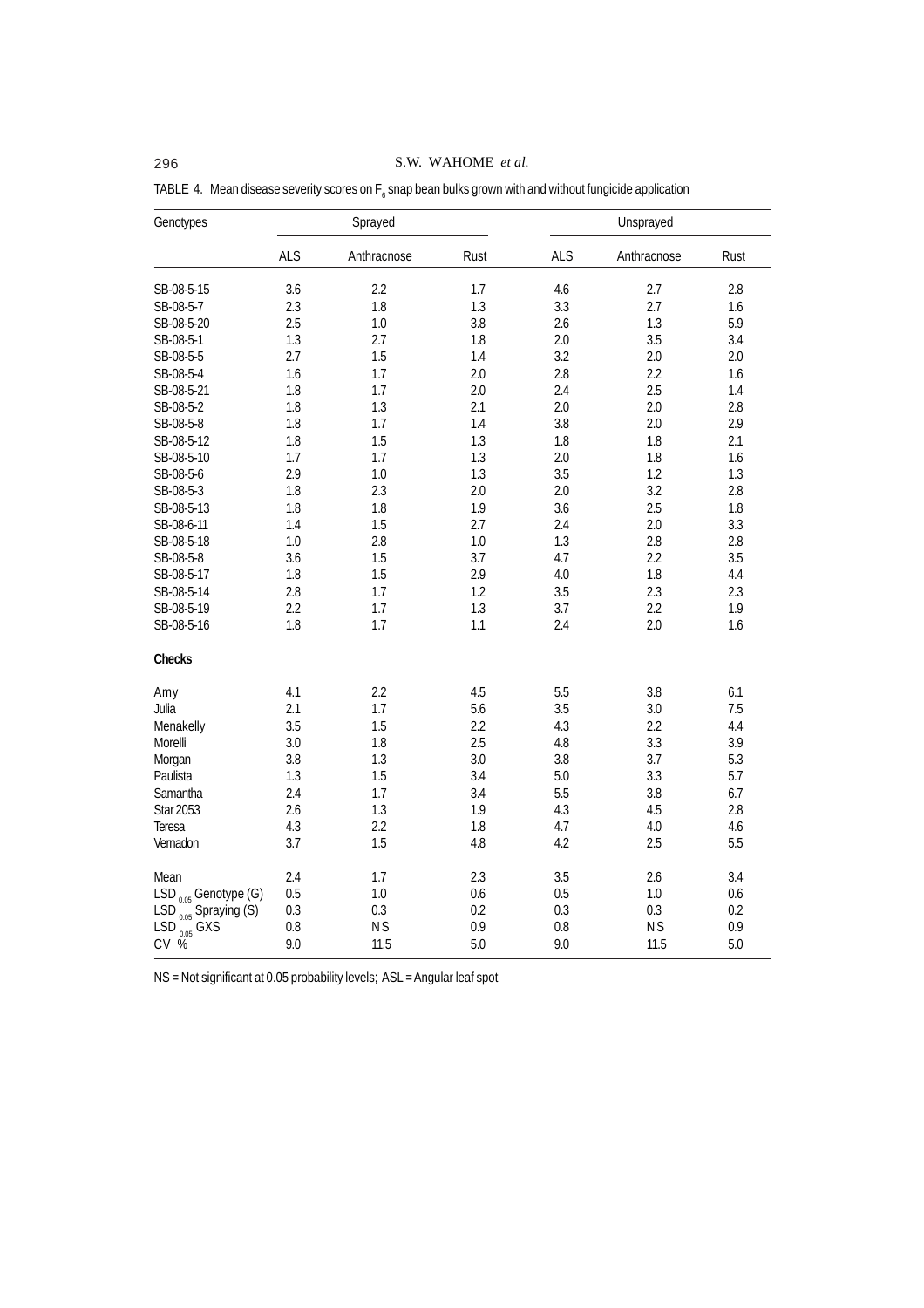Disease resistance in snap bean 297

| Genotypes                        |            | Sprayed     | Unsprayed |            |             |         |  |
|----------------------------------|------------|-------------|-----------|------------|-------------|---------|--|
|                                  | <b>ALS</b> | Anthracnose | Rust      | <b>ALS</b> | Anthracnose | Rust    |  |
| SB-08-302                        | 1.2        | 3.3         | 1.7       | 2.1        | 4.3         | 2.7     |  |
| SB-08-301                        | 1.0        | 1.8         | 1.5       | 1.8        | 2.3         | 2.0     |  |
| SB-08-308                        | 1.3        | 2.3         | 2.7       | 2.8        | 2.8         | 3.6     |  |
| SB-08-305                        | 1.8        | 2.3         | 2.0       | 2.8        | 2.8         | $2.8\,$ |  |
| SB-08-304                        | 1.4        | 1.8         | 1.7       | 2.8        | 2.0         | 1.8     |  |
| SB-08-303                        | 1.6        | 1.3         | 2.6       | 1.6        | 1.8         | 3.3     |  |
| SB-08-306                        | 1.1        | 2.5         | 1.8       | 2.3        | 3.0         | 2.2     |  |
| SB-08-307                        | 1.5        | 2.5         | 3.8       | 3.7        | 4.0         | 4.4     |  |
| Checks                           |            |             |           |            |             |         |  |
| Amy                              | 3.6        | 2.3         | 4.7       | 5.3        | 2.8         | 6.1     |  |
| Julia                            | 2.0        | 1.7         | 5.6       | 3.8        | 3.7         | 7.8     |  |
| Menakelly                        | 3.5        | 1.5         | 2.1       | 4.3        | 3.2         | 4.3     |  |
| Morelli                          | 2.8        | 1.8         | 2.6       | 4.7        | 2.7         | 4.1     |  |
| Morgan                           | 3.8        | 1.5         | 3.1       | 4.3        | 3.7         | 5.5     |  |
| Paulista                         | 1.3        | 1.3         | 3.4       | 4.4        | 2.8         | 5.4     |  |
| Samantha                         | 2.4        | 1.7         | 3.3       | 5.0        | 3.8         | 6.4     |  |
| <b>Star 2053</b>                 | 2.6        | 1.2         | 1.8       | 4.6        | 4.5         | 2.8     |  |
| Teresa                           | 4.3        | 2.2         | 1.8       | 4.3        | 4.0         | 4.6     |  |
| Vernadon                         | 3.7        | 1.5         | 4.8       | 4.2        | 2.5         | 5.5     |  |
| Mean                             | 2.3        | 1.9         | 2.8       | 3.6        | 3.2         | 4.2     |  |
| $LSD_{0.05}$ Genotype (G)        | 0.7        | 1.0         | 0.7       | 0.7        | 1.0         | 0.7     |  |
| LSD $_{0.05}^{111}$ Spraying (S) | 0.2        | 0.2         | 0.3       | 0.2        | 0.2         | 0.3     |  |
| $LSD$ <sub>0.05</sub> $GXS$      | 0.9        | <b>NS</b>   | 1.0       | 0.9        | <b>NS</b>   | $1.0\,$ |  |
| $CV \overset{\circ}{\%}$         | 8.6        | 2.0         | 4.7       | 8.6        | 2.0         | 4.7     |  |

TABLE 5. Mean disease severity scores on backcross snap bean bulks grown with and without fungicide application

NS = Not significant at 0.05 probability levels; ALS = Angular leaf spot

indicates that conditions in the test sites such as long period of moisture stress, low soil fertility and modest fertiliser application rates may have influenced expression of this trait. Only genotypes with a minimum pod length of 10 cm are suitable for export market (Muchui *et al.,* 2001; HCDA, 2009). Among the selected lines, only SB10 BR had a pod length below 10 cm. Climbing lines had the highest pod diameter compared to the bush lines when they were harvested at regular intervals. This indicates that climbing snap bean could be harvested more often than the bush to avoid overgrown pod or they should be crossed with bush snap bean to incorporate thin pod characteristic. Bush lines had a pod width comparable to that of commercial varieties. Variety Teresa yielded well even under disease stress, indicating that it has some tolerance to the diseases infection. The results of the study indicated that the parental snap bean lines were successful in transferring genes of resistance. However, the selected climbing lines had thick pods that could limit them producing high proportion extra fine export quality pods.

# **ACKNOWLEDGEMENT**

Funding for this study was from CIAT/Pan-Africa Bean Research Alliance (PABRA), while facilities and support provided by the University of Nairobi Bean Program and the Kenya Agricultural Research Institute (KARI-Thika) are gratefully acknowledged.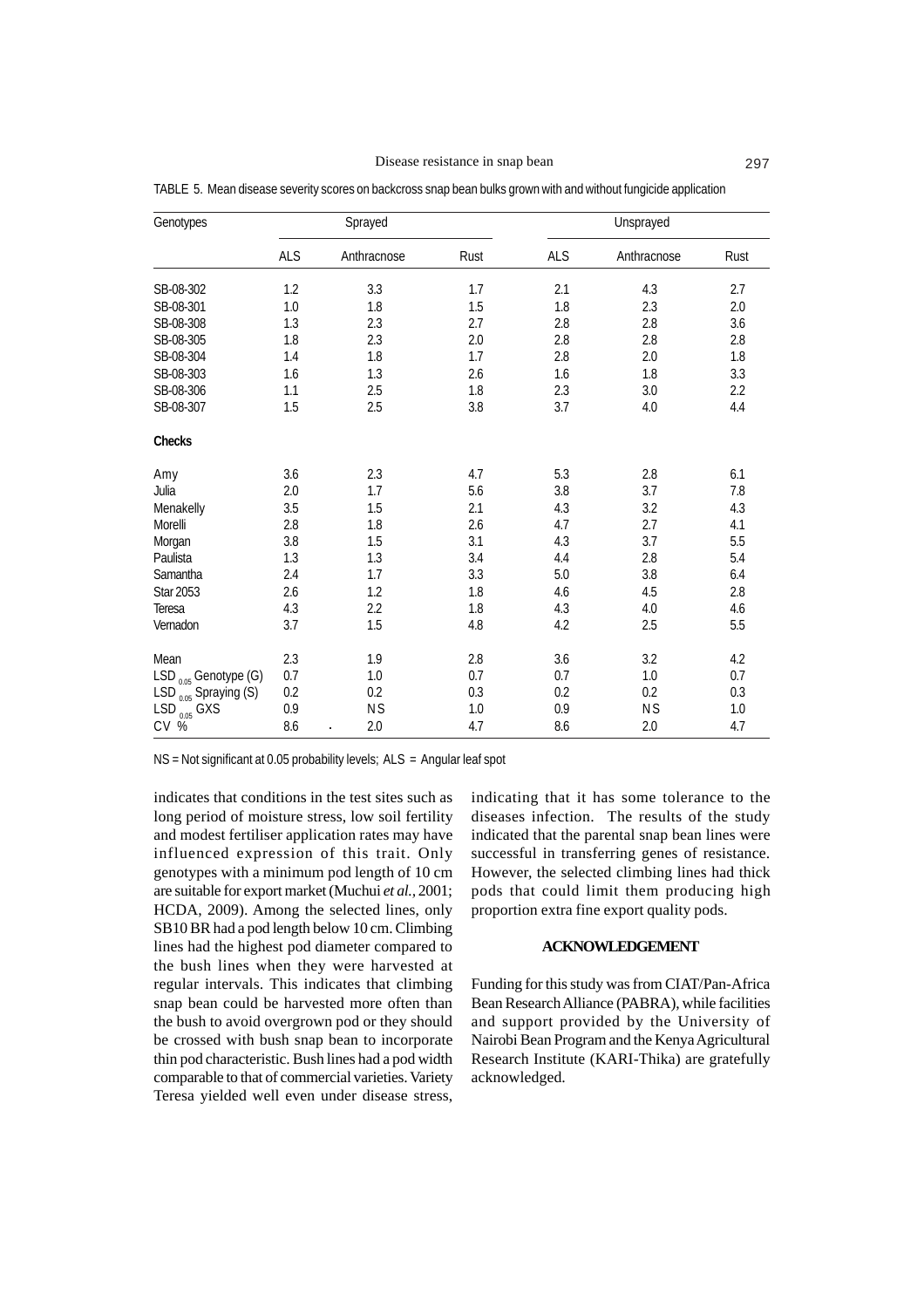| Genotypes                                  | Sprayed    |             |      |            |             |         |
|--------------------------------------------|------------|-------------|------|------------|-------------|---------|
|                                            | <b>ALS</b> | Anthracnose | Rust | <b>ALS</b> | Anthracnose | Rust    |
| <b>HAB 173</b>                             | 3.7        | 1.2         | 3.4  | 4.8        | 2.8         | 5.5     |
| <b>HAB 229</b>                             | 3.3        | 1.0         | 2.4  | 4.8        | 2.5         | 4.2     |
| <b>HAB 240</b>                             | 3.2        | 1.3         | 2.1  | 4.8        | 2.8         | 4.6     |
| <b>HAB 401</b>                             | 3.1        | 1.8         | 1.9  | 4.6        | 3.2         | 3.8     |
| <b>HAB 403</b>                             | 2.8        | 1.3         | 2.9  | 5.1        | 3.0         | 5.3     |
| <b>HAB 404</b>                             | 3.2        | 1.7         | 2.1  | 5.2        | 3.0         | 2.7     |
| <b>HAB 405</b>                             | 2.2        | 2.5         | 2.0  | 4.5        | 3.5         | 3.1     |
| <b>HAB 406</b>                             | 3.2        | 1.3         | 3.9  | 4.8        | 2.8         | 5.8     |
| <b>HAB 408</b>                             | 3.3        | 1.5         | 2.7  | 5.3        | 3.2         | 5.0     |
| <b>HAB 411</b>                             | 3.5        | 1.5         | 1.7  | 4.2        | 3.0         | 3.6     |
| <b>HAB 414</b>                             | 3.4        | 1.3         | 2.3  | 4.4        | 2.5         | 3.6     |
| <b>HAB 419</b>                             | 3.3        | 2.0         | 2.3  | 4.8        | 3.7         | 3.4     |
| <b>HAB 420</b>                             | 3.1        | 1.2         | 2.3  | 4.7        | 2.3         | 3.7     |
| <b>HAB 423</b>                             | 2.5        | 1.5         | 1.8  | 4.0        | 3.0         | 3.3     |
| <b>HAB 425 BM</b>                          | 2.6        | 1.3         | 2.0  | 4.9        | 3.5         | 3.3     |
| <b>HAB 425 W</b>                           | 3.0        | 1.5         | 1.6  | 5.0        | 3.2         | 2.6     |
| <b>HAB 426</b>                             | 2.3        | 1.5         | 2.7  | 4.1        | 3.3         | 3.3     |
| <b>HAB 428</b>                             | 3.1        | 1.3         | 2.0  | 4.5        | 3.2         | 3.5     |
| <b>HAB 438</b>                             | 3.4        | 1.7         | 1.6  | 5.0        | 3.0         | 1.8     |
| <b>HAB 442</b>                             | 3.1        | 1.5         | 2.0  | 4.6        | 3.2         | 3.2     |
| <b>HAB 449 BR</b>                          | 3.5        | 1.5         | 1.3  | 4.5        | 3.2         | 2.7     |
| <b>HAB 449 W</b>                           | 3.7        | 1.3         | 1.8  | 4.9        | 2.8         | 2.8     |
| <b>HAB 462</b>                             | 2.6        | 2.5         | 1.4  | 4.4        | 4.5         | 2.2     |
| <b>HAB 465</b>                             | 2.5        | 1.5         | 3.1  | 3.6        | 3.0         | 4.7     |
|                                            | 2.9        | 1.3         | 1.9  | 4.4        |             | 3.7     |
| <b>HAB 467</b>                             |            |             |      |            | 2.5         |         |
| <b>HAB 501</b>                             | 3.1        | 1.7         | 1.9  | 3.9        | 3.3         | 2.4     |
| <b>HAB 54</b>                              | 3.2        | 1.8         | 1.8  | 4.2        | 3.7         | 2.3     |
| Checks                                     |            |             |      |            |             |         |
| Amy                                        | 3.6        | 2.3         | 4.7  | 5.3        | 2.8         | 6.1     |
| Julia                                      | 2.0        | 1.7         | 5.6  | 3.1        | 3.0         | 7.8     |
| Menakelly                                  | 3.5        | 1.5         | 2.1  | 4.3        | 3.2         | 4.3     |
| Morelli                                    | 2.8        | 1.8         | 2.6  | 4.7        | 2.7         | 4.1     |
| Morgan                                     | 3.8        | 1.5         | 3.1  | 4.3        | 3.7         | 5.5     |
| Paulista                                   | 1.3        | 1.3         | 3.4  | 4.4        | 2.8         | 5.4     |
| Samantha                                   | 2.4        | 1.7         | 3.3  | 5.0        | 3.8         | 6.4     |
| Star 2053                                  | 2.6        | 1.2         | 1.8  | 3.8        | 4.5         | 2.8     |
| Teresa                                     | 4.3        | 2.2         | 1.8  | 4.3        | 4.0         | 4.6     |
| Vernadon                                   | 3.7        | 1.5         | 4.8  | 4.7        | 2.8         | 6.2     |
| Mean                                       | 3.0        | 1.6         | 2.5  | 4.5        | 3.2         | 4.0     |
| $LSD_{0.05}$ Genotype (G)                  | 0.7        | $0.8\,$     | 0.7  | 0.7        | 0.8         | 0.7     |
| LSD $_{0.05}$ Spraying (S)                 | 0.3        | 0.3         | 0.2  | 0.3        | 0.3         | 0.2     |
|                                            | 1.1        | <b>NS</b>   | 1.0  | 1.1        | <b>NS</b>   | $1.0\,$ |
| $LSD_{0.05}^{\circ\circ\circ}$ GXS<br>CV % | 8.1        | 3.8         | 3.7  | 8.1        | 3.8         | 3.7     |

TABLE 6. Mean disease severity scores on HAB snap bean lines grown with and without fungicide application

NS = Not significant at 0.05 probability levels; ALS = Angular leaf spot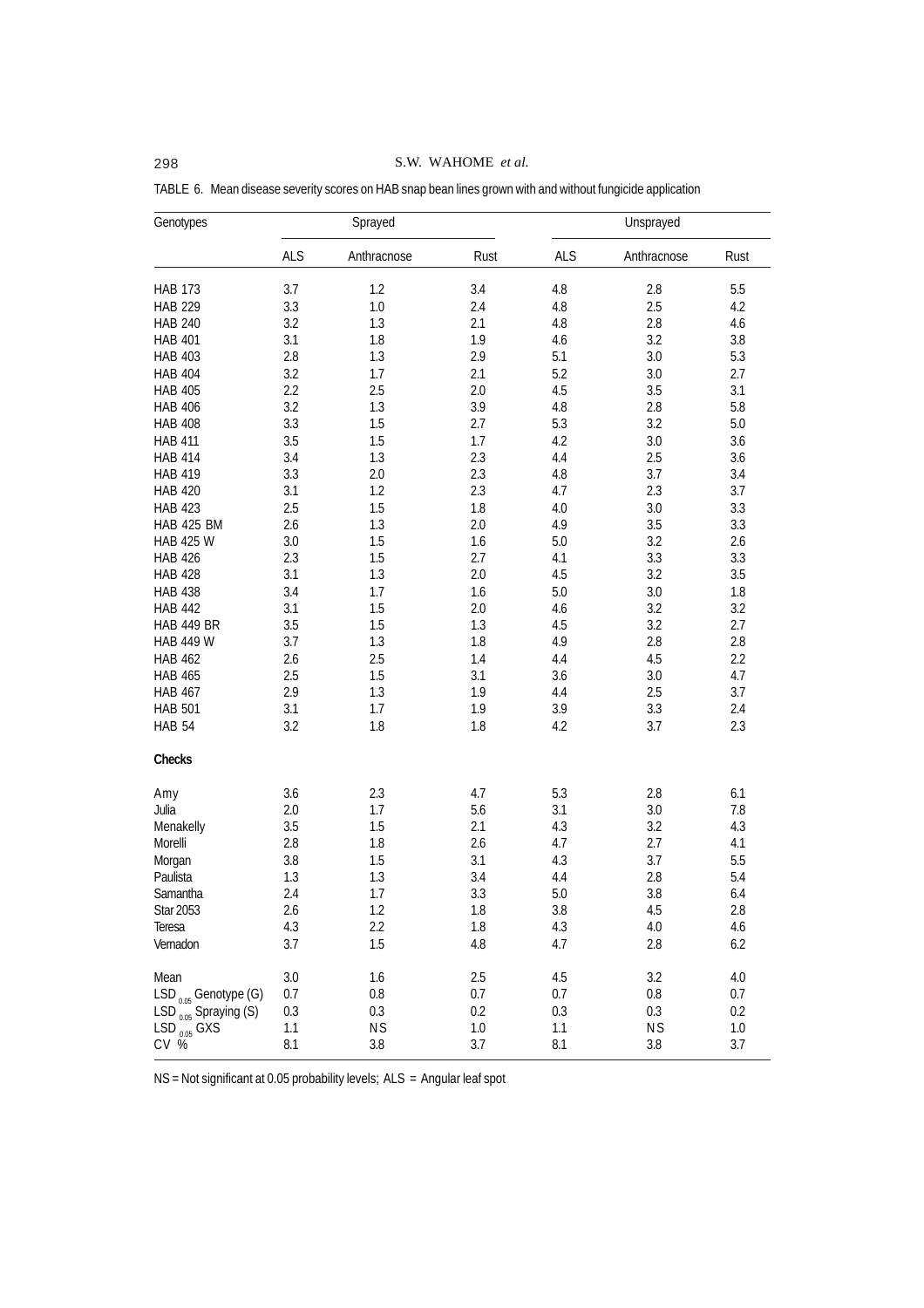#### Disease resistance in snap bean 299

| Genotypes                         | Sprayed |             |         | Unsprayed |             |         |
|-----------------------------------|---------|-------------|---------|-----------|-------------|---------|
|                                   | ALS     | Anthracnose | Rust    | ALS       | Anthracnose | Rust    |
| KSB10 BR                          | 2.0     | 1.5         | 2.8     | 2.8       | 2.2         | 2.6     |
| KSB10W                            | 1.1     | 1.0         | 1.0     | 1.8       | 1.2         | 1.0     |
| KSB11                             | 2.6     | 1.7         | 4.4     | 2.5       | 2.3         | 6.2     |
| KSB3                              | 1.9     | 2.5         | 1.4     | 3.3       | $4.8\,$     | 2.8     |
| KSB4                              | 1.4     | 1.2         | 2.8     | 1.5       | 1.3         | 6.3     |
| KSB7                              | 2.0     | 1.3         | 6.3     | 2.8       | 1.5         | 6.8     |
| Checks                            |         |             |         |           |             |         |
| Amy                               | 3.4     | 2.3         | 4.7     | 5.2       | 2.8         | 6.1     |
| Julia                             | 2.0     | 1.7         | 5.6     | 3.8       | 3.7         | 7.8     |
| Menakelly                         | 3.5     | 1.5         | 2.1     | 4.3       | 3.2         | 4.3     |
| Morelli                           | 3.0     | 1.8         | 2.6     | 4.9       | 2.7         | 4.1     |
| Morgan                            | 3.8     | 1.5         | 3.1     | 4.3       | 3.3         | 5.5     |
| Paulista                          | 1.3     | 1.3         | 3.4     | 4.4       | 2.8         | 5.4     |
| Samantha                          | 2.4     | 1.7         | 3.3     | 5.0       | 3.8         | 6.4     |
| <b>Star 2053</b>                  | 2.6     | 1.2         | 1.8     | 4.6       | 4.5         | 2.8     |
| Teresa                            | 4.3     | 2.2         | 1.8     | 4.7       | $4.0\,$     | 4.6     |
| Vernadon                          | 3.7     | 1.5         | 4.8     | 4.2       | 2.5         | 5.5     |
| Mean                              | 2.6     | 1.6         | 3.2     | 3.8       | 2.9         | 4.9     |
| $LSD_{0.05}$ Genotype (G)         | 0.7     | 1.0         | 0.7     | 0.7       | 1.0         | 0.7     |
| LSD $_{0.05}^{0.06}$ Spraying (S) | 0.2     | 0.2         | 0.2     | 0.2       | 0.2         | 0.2     |
|                                   | 0.9     | <b>NS</b>   | $1.0\,$ | 0.9       | <b>NS</b>   | $1.0\,$ |
| LSD $_{0.05}^{0.05}$ GXS<br>CV %  | 5.0     | 3.8         | 1.2     | $5.0\,$   | 3.8         | 1.2     |

TABLE 7. Mean disease severity scores on SB snap bean lines grown with and without fungicide application

NS = Not significant at 0.05 probability levels; ALS = Angular leaf spot

#### **REFERENCES**

- Araya, C.M., Alleyne, A.T., Steadman, J.R., Eskridge, K.M. and Coyne, D.P. 2004. Phenotypic and genotypic characterisation of *Uromyces appendiculatus* from *Phaseolus vulgaris* in the Americas. *Plant Disease* 88:830-836.
- Burkett-Cadena, M., Kokalis-Burelle, N. Lawrence, K.S., van Santen, E. and Kloepper, J.W. 2008. Suppressiveness of root-knot nematodes mediated by rhizobacteria. *Biological Control* 47:55-59.
- Centro Internacional de Agricultura Tropical (CIAT), 2006. Bean Program Annual Report 2005.Cali, Colombia.
- Deeksha Joshi, Hooda, K.S., Bhatt, J.C., Mina, B.L. and Gupta, H.S. 2009. Suppressive effects of composts on soil-borne and foliar diseases

of French beans in the field in the western Indian Himalayas. *Crop Protection.* pp. 608- 615.

- Ferreira, C.F., Borem, A., Caravalho, G.A., Neitsche, S., Paula, T.J., de Barros, E.G. and Moreira, M.A. 2000. Inheritance of angular leaf spot resistance in common bean and identification of a RAPD marker linked to resistance gene. *Crop Science* 40:1130-1133.
- Fernandez, M.T., Fernadez, M., Caseres, A., Rodriguez, R. and Fueyo, M. 2000. Bean germplasm evoluation for anthracnose resistance and characterisation of agronomic traits. A new physiological strain of *C. lindemuthianum* infecting *Phaseolus vulgaris* L. in Spain. *Euphytica* 114:143-149.
- Chemeda Fininsa, C. and Tefera, T. 2006. Multiple disease resistance in common bean genotypes and their agronomic performance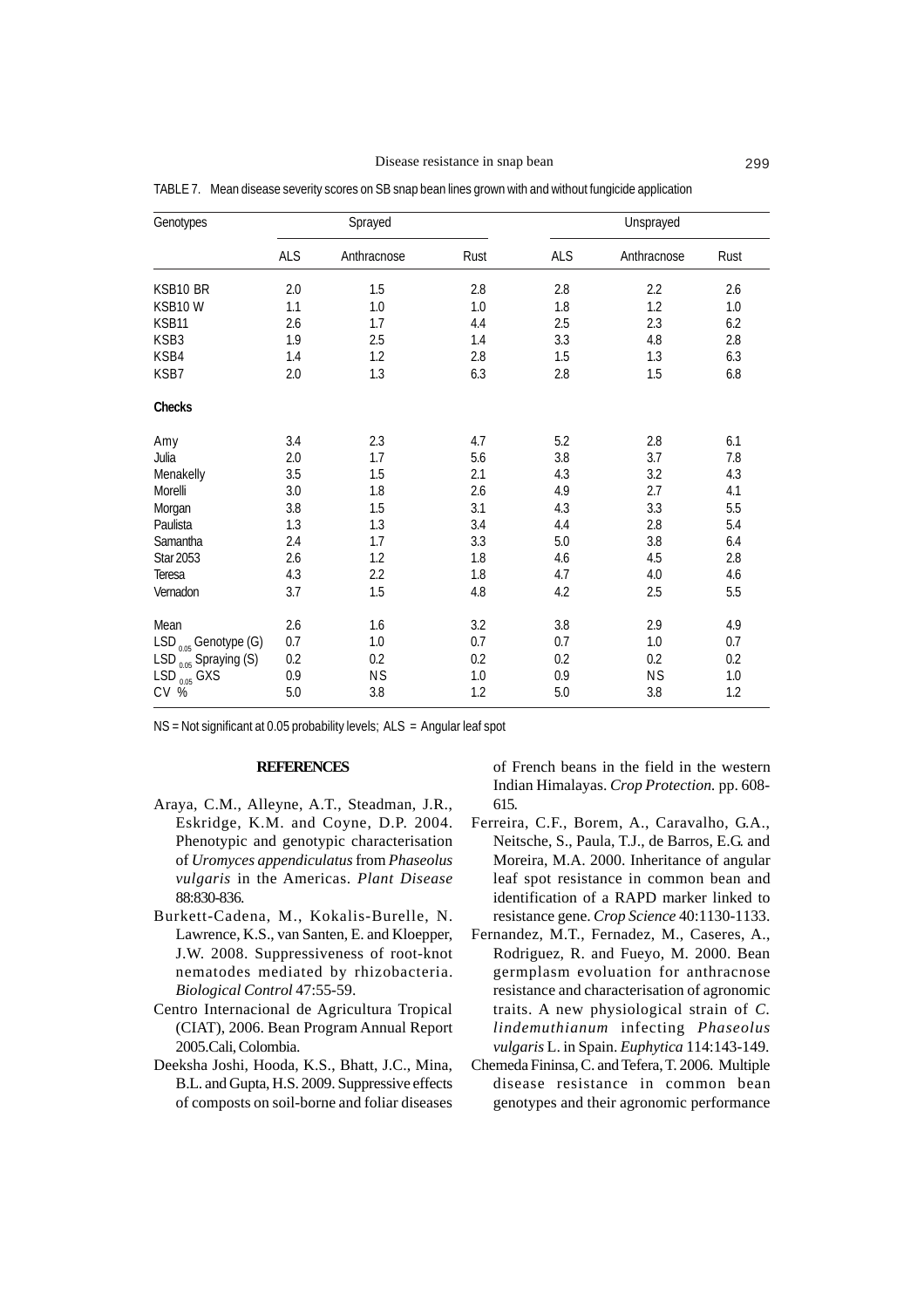| Genotypes                         | Sprayed |             |         |     | Unsprayed   |         |  |
|-----------------------------------|---------|-------------|---------|-----|-------------|---------|--|
|                                   | ALS     | Anthracnose | Rust    | ALS | Anthracnose | Rust    |  |
| <b>HAV 130</b>                    | 1.3     | 1.5         | 1.6     | 2.9 | 1.7         | 1.8     |  |
| <b>HAV 131</b>                    | 1.4     | 1.5         | 3.0     | 3.1 | 1.8         | 3.0     |  |
| <b>HAV 132</b>                    | 1.3     | 1.5         | 3.0     | 2.7 | 1.8         | 3.4     |  |
| <b>HAV 133</b>                    | 1.4     | 1.5         | 2.7     | 2.4 | 1.8         | 3.1     |  |
| <b>HAV 134</b>                    | 1.4     | 1.3         | 2.9     | 3.4 | 1.3         | 3.7     |  |
| <b>HAV 135</b>                    | 1.3     | 1.4         | 2.0     | 2.5 | 1.6         | 3.4     |  |
| Checks                            |         |             |         |     |             |         |  |
| Amy                               | 3.3     | 2.3         | 4.7     | 5.3 | 2.8         | 6.1     |  |
| Julia                             | 2.0     | 1.7         | 5.6     | 3.8 | 3.7         | 7.8     |  |
| Menakelly                         | 3.5     | 1.5         | 2.1     | 4.3 | 3.2         | 4.3     |  |
| Morelli                           | 2.5     | 1.8         | 2.8     | 4.9 | 2.7         | 4.1     |  |
| Morgan                            | 3.8     | 1.5         | 3.1     | 4.3 | 3.7         | 5.5     |  |
| Paulista                          | 1.3     | 1.3         | 3.4     | 4.5 | 2.8         | 5.4     |  |
| Samantha                          | 2.4     | 1.7         | 3.3     | 5.0 | 3.8         | 6.4     |  |
| Star 2053                         | 2.6     | 1.2         | 1.8     | 4.6 | 4.5         | 2.8     |  |
| Teresa                            | 4.3     | 2.2         | 1.8     | 4.7 | 4.0         | 5.0     |  |
| Vernadon                          | 3.7     | 1.5         | 4.8     | 4.2 | 2.5         | 5.5     |  |
| Mean                              | 2.3     | 1.6         | 3.0     | 3.9 | 2.7         | 4.5     |  |
| $LSD_{0.05}$ Genotype (G)         | 0.6     | 0.9         | 0.6     | 0.6 | 0.9         | 0.6     |  |
| LSD $_{0.05}^{0.05}$ Spraying (S) | 0.4     | 0.3         | 0.3     | 0.4 | 0.3         | 0.3     |  |
|                                   | 0.9     | 1.3         | $0.8\,$ | 0.9 | 1.3         | $0.8\,$ |  |
| LSD $_{0.05}$ GXS<br>CV %         | 7.1     | 3.1         | 4.6     | 7.1 | 3.1         | 4.6     |  |

TABLE 8. Mean disease severity scores on climbing snap bean lines grown with and without fungicide application

NS = Not significant at 0.05 probability levels; ALS = Angular leaf spot

in eastern Ethiopia. *International Journal of Pest Management* 52(4):291-296.

- HCDA (Horticultural Crops Development Authority), 2009. Export statistics for Horticultural Crops in 2009.
- Hillocks, R.J., Madata, C.S., Chirwa, R., Minja, E.M. and Msolla, S. 2006. *Phaseolus* bean improvement in Tanzania, 1959-2005. *Euphytica* 150:215-231.
- Kimani, P.M. 2006. Snap beans for income generation by small farmers in east Africa CIAT, Kampala, Uganda. highlights CIAT in Africa No.31. 2p.
- Kimani, P.M., Assefa, H., Rakotomalala, G. and Rabakoarihanta, A. 2002. Research on bean rust in east and central Africa: Status and future directions. *Annual Report Bean Improvement Cooperative* 45:134-135.
- Mahuku, G.S., Jara, C., Cajiao, C., and Beebe, S. 2003. Sources of resistance to angular leaf spot in (*Phaeoisariopsis griseola*) common bean core collection, wild *Phaseolus vulgaris* and secondary gene pool. *Euphytica* 130:303- 313.
- Mahuku, G., Iglesias, A.M. and Jara, C. 2009. Genetics of angular leaf spot resistance in the Andean common bean accession G5686 and identification of markers linked to the resistance genes. *Euphytica* 167:381-396.
- Markell, S.M., Pastor-Corrales, M.A., Jordahl, J.G., Lampa, R.S., Mathew, F.B., Osorno, J.M. and Goswami, R.S. 2009. Virulence of *Uromyces appendiculatus* to the resistance gene Ur-3 identified in North Dakota in 2008. *Annual Report Bean Improvement Cooperative* 52:82-83.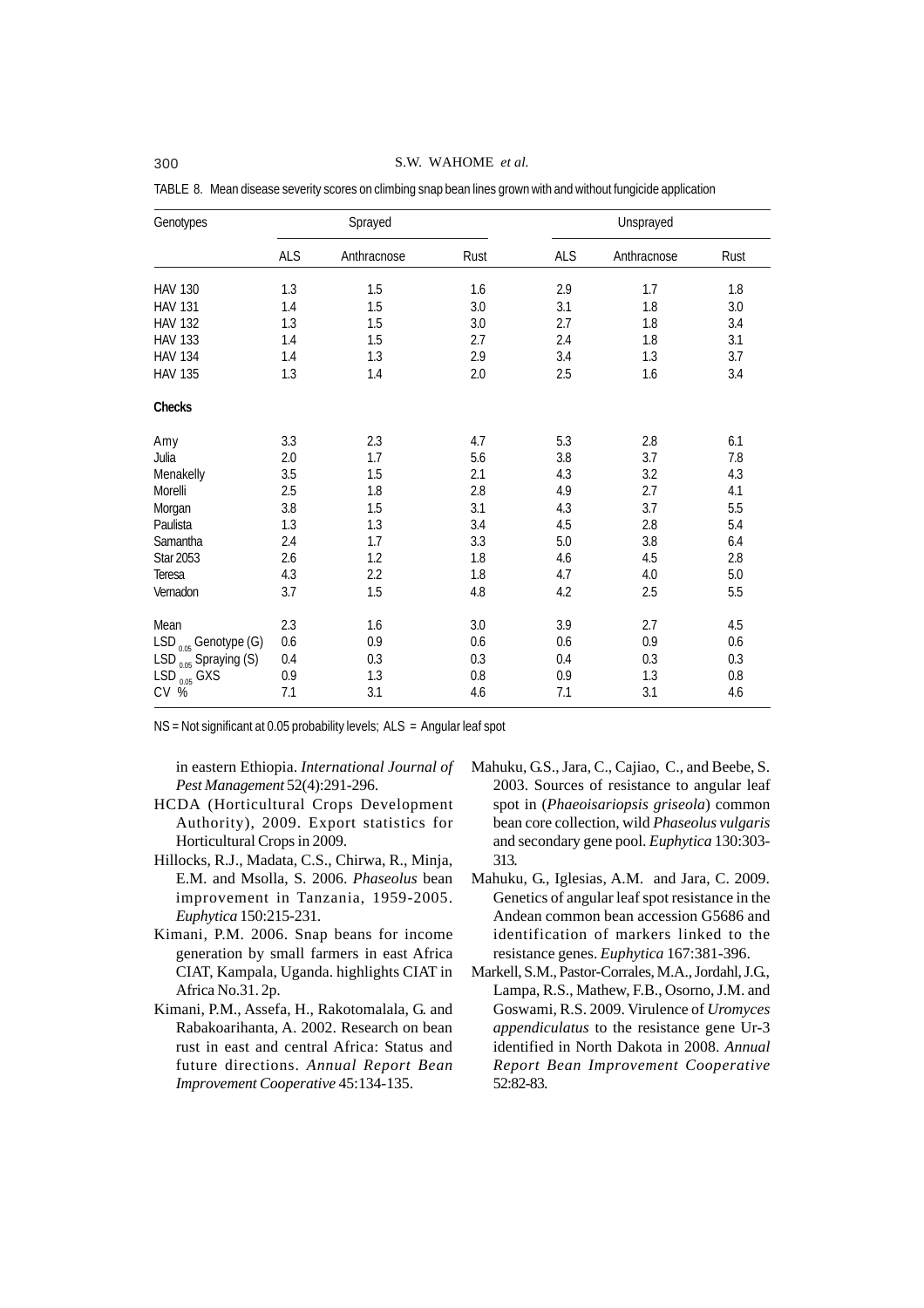| Line                        | Pods per plant |           | Yield (kg ha <sup>-1</sup> ) |           | Pod length<br>(cm) | Pod width<br>(cm) |
|-----------------------------|----------------|-----------|------------------------------|-----------|--------------------|-------------------|
|                             | Sprayed        | Unsprayed | Sprayed                      | Unsprayed |                    |                   |
| <b>HAB 501</b>              | 11.6           | 5.8       | 10902.8                      | 3134.9    | 11.2               | 0.7               |
| KSB10 BR                    | 9.0            | 8.1       | 8666.7                       | 3183.3    | 9.7                | 0.7               |
| KSB10W                      | 9.6            | 9.0       | 5275.6                       | 3575.6    | 11.2               | 0.7               |
| <b>HAV 130</b>              | 9.9            | 5.3       | 7944.4                       | 2286.7    | 11.4               | 1.1               |
| <b>HAV 131</b>              | 9.1            | 6.4       | 4142.2                       | 3803.9    | 10.5               | 1.1               |
| <b>HAV 132</b>              | 9.4            | 6.8       | 7333.3                       | 2251.1    | 10.6               | 1.0               |
| <b>HAV 133</b>              | 8.6            | 6.9       | 9527.8                       | 1935.6    | 10.6               | 1.0               |
| <b>HAV 134</b>              | 9.5            | 6.1       | 6444.4                       | 1864.4    | 10.5               | 1.1               |
| <b>HAV 135</b>              | 11.2           | 5.1       | 9311.1                       | 1982.2    | 10.6               | 1.1               |
| Checks                      |                |           |                              |           |                    |                   |
| Amy                         | 8.2            | 4.8       | 6625.0                       | 3116.7    | 9.4                | 0.6               |
| Julia                       | 6.9            | 5.3       | 5944.4                       | 2896.6    | 10.0               | 0.6               |
| Menakelly                   | 8.2            | 6.6       | 5500.0                       | 2333.3    | 10.1               | 0.7               |
| Morelli                     | 9.8            | 6.5       | 7991.5                       | 3229.5    | 9.9                | 0.7               |
| Morgan                      | 7.8            | 7.5       | 5660.0                       | 2446.7    | 9.7                | 0.7               |
| Paulista                    | 7.8            | 6.2       | 3781.7                       | 2836.7    | 10.5               | 0.6               |
| Samantha                    | 7.4            | 5.9       | 8267.7                       | 3967.0    | 11.9               | $0.8\,$           |
| <b>Star 2053</b>            | 7.3            | 5.0       | 11527.8                      | 3364.4    | 10.8               | 0.7               |
| Teresa                      | 8.3            | 6.6       | 10541.7                      | 4221.1    | 11.2               | 0.8               |
| Vernadon                    | 9.3            | 6.6       | 5837.2                       | 3677.8    | 9.6                | 0.7               |
| Mean                        | 8.9            | 6.3       | 7432.9                       | 2953.0    | 10.5               | 0.8               |
| $LSD_{0.05}$ Genotype (G)   | 0.4            |           | 1808.2                       |           | 1.3                | 0.1               |
| LSD $_{0.05}$ Spraying (S)  | 1.2            |           | 786.5                        |           |                    |                   |
| $LSD$ <sub>0.05</sub> $GXS$ | 1.7            |           | 2514.3                       |           |                    | $\frac{1}{2}$     |
| CV %                        | 1.3            |           | 3.3                          |           | 2.9                | 1.5               |

TABLE 9. Pods yield and pod characteristics of snap bean lines selected for multiple disease resistance

- Miklas, P.N., Pastor-Corrales, M.A., Jung, G., Coyne, D.P., Kelly, J.D., McClean, P.E. and Gepts, P. 2002. Comprehensive linkage map of bean rust resistance genes. *Annual Report Bean Improvement Cooperative* 45:125-129.
- Mohammed Yesuf, Somsiri Sangchote. 2007. Survival and transmission of *colletotrichum lindemuthianum* from naturally infected common bean seeds to the seedlings. *Tropical Science* 47(2):96-103.
- Monda, E.O., Munene, S. and Ndegua, A. 2003. French bean production constraints in Kenya. *Africa Crop Science Conference Proceedings* 6:683-687.
- Muchui, M.N., Ndegwa, A.M. and Njuguna, L.W. 2001. Postharvest Evaluation of Superior of Snap (French) Bean and Snow/Snap pea

varieties. In Annual Report, KARI, Thika. pp. 111-112.

- Ndungu, B.W., Ndegwa, A.M., Muchui, M.N., Irambu, E.M., Kambo, C.M. and Gatambia, E.K. 2004. Baseline and Benchmark Report on Vegetable Production in Kirinyaga District of Kenya. 5p.
- Ndegwa, A.M., Muchui, M.N., Wachuri, S.M. and Kimamira, J.N. 2009. Evaluation of introduced snap bean (*Phaesolus vulgaris* L.) varieties for adaptability and pod quality. KARI-CIAT report. 4p.
- Pastor-Corrales, M.A. 2006. Diversity of the rust pathogen and common bean guide gene deployment for development of bean cultivars with durable rust resistance. *Annual Report Bean Improvement Cooperative* 49:51-52.